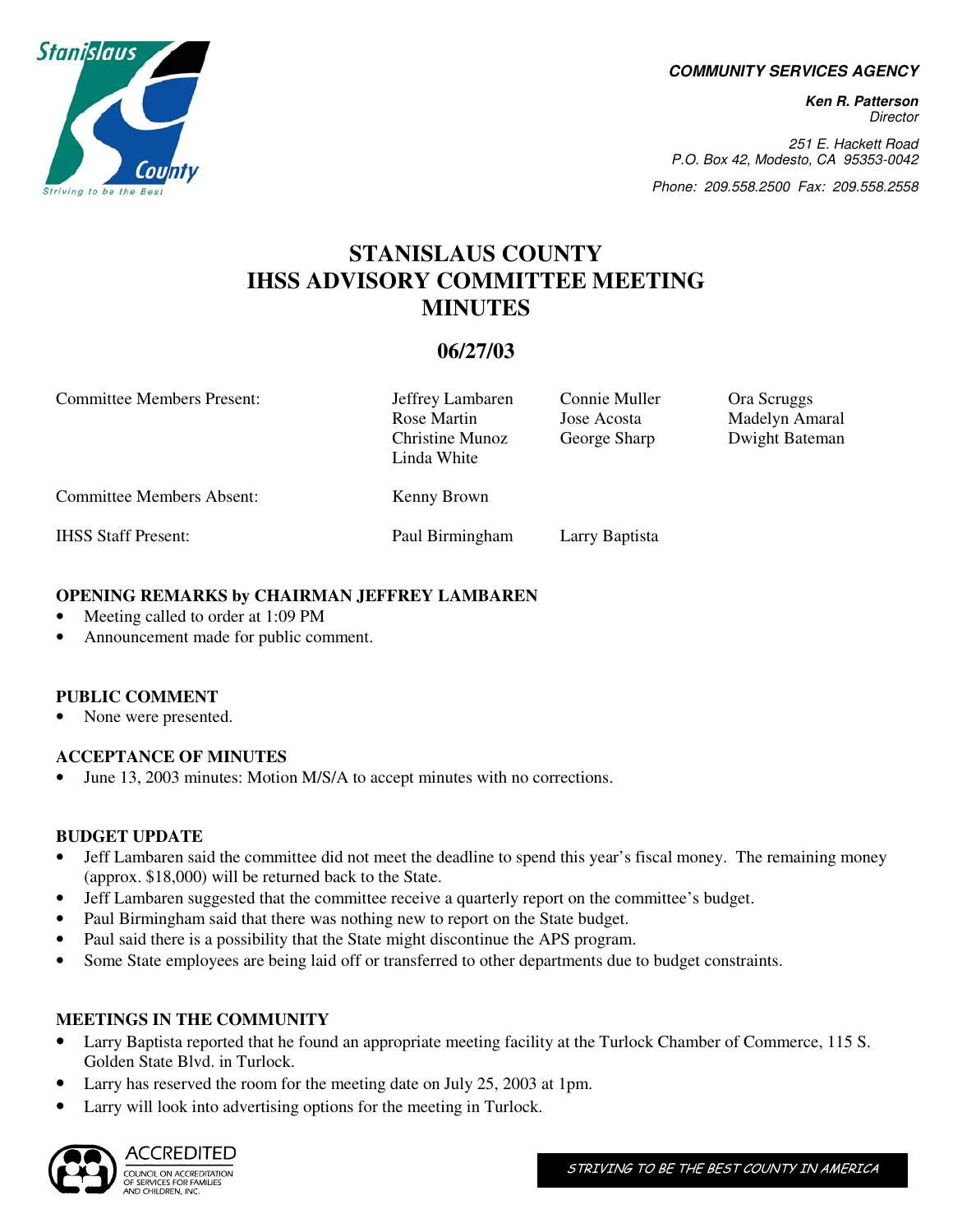# **HOMEMAKER MODE UPDATE by Paul Birmingham**

- Paul said there was not enough applicants to complete the recruitment. CSA will reopen the application and allow for new applicants.
- Interviews for Supervisor will begin the week of June  $30<sup>th</sup>$ .

### **PUBLIC AUTHORITY UPDATE**

- Paul said at the end of the CDWA meeting there was a roundtable discussion with other counties about their Public Authorities. Some Counties are experiencing difficulties from within and the BOS in one County has regained control of the PA.
- Some PA have contracted County employees to work for them.
- The committee suggested taking some field trips to other PA Counties. The committee wants to visit good and bad Counties with the same union affiliation.
- Paul will provide a list of similar County PA to the committee at the next meeting.
- Dwight suggested that the committee schedule a retreat to discuss the design of a PA.
- Dwight said that when negotiatons between the County and the union begin, he hopes the union enters those negotuitions realistically considering the budget constraints.

#### **AB 784**

- Dwight said that the bill is being considered to consolidate the entitlement agencies into one department.
- Dwight said the problem is how the different agencies provide the services.
- Dwight views the bill as having an up-hill battle and he will review the bill closer.

#### **AB 1470**

- The bill would authorize the increase in IHSS wages, benefits, by voter initiative.
- Paul said the Governor would not like to see the bill on his desk, but he would sign the bill if it was passed through the legislature.
- Paul believes if the bill would pass, it would get caught up in the courts.
- Larry will provide a copy of the bill at the next meeting.

#### **ANNUAL REPORT**

- Passed out copies of the front cover of the Annual Report.
- The committee would like a different color scheme, County Logo, and repositioning of the graphics.
- Connie Muller said she would call Kenny and ask if he would like her assistance.

# **AGENDA ITEMS FOR NEXT MEETING**

- Budget Update
- UDW Presentation
- Bylaws
- Meetings in the Community
- Homemaker Mode Update
- AB 1470
- Public Authority Update
- Annual Report
- Ad Hoc Meeting immediately following meeting

Meeting adjourned @ 3:03 PM Larry Baptista, Recorder